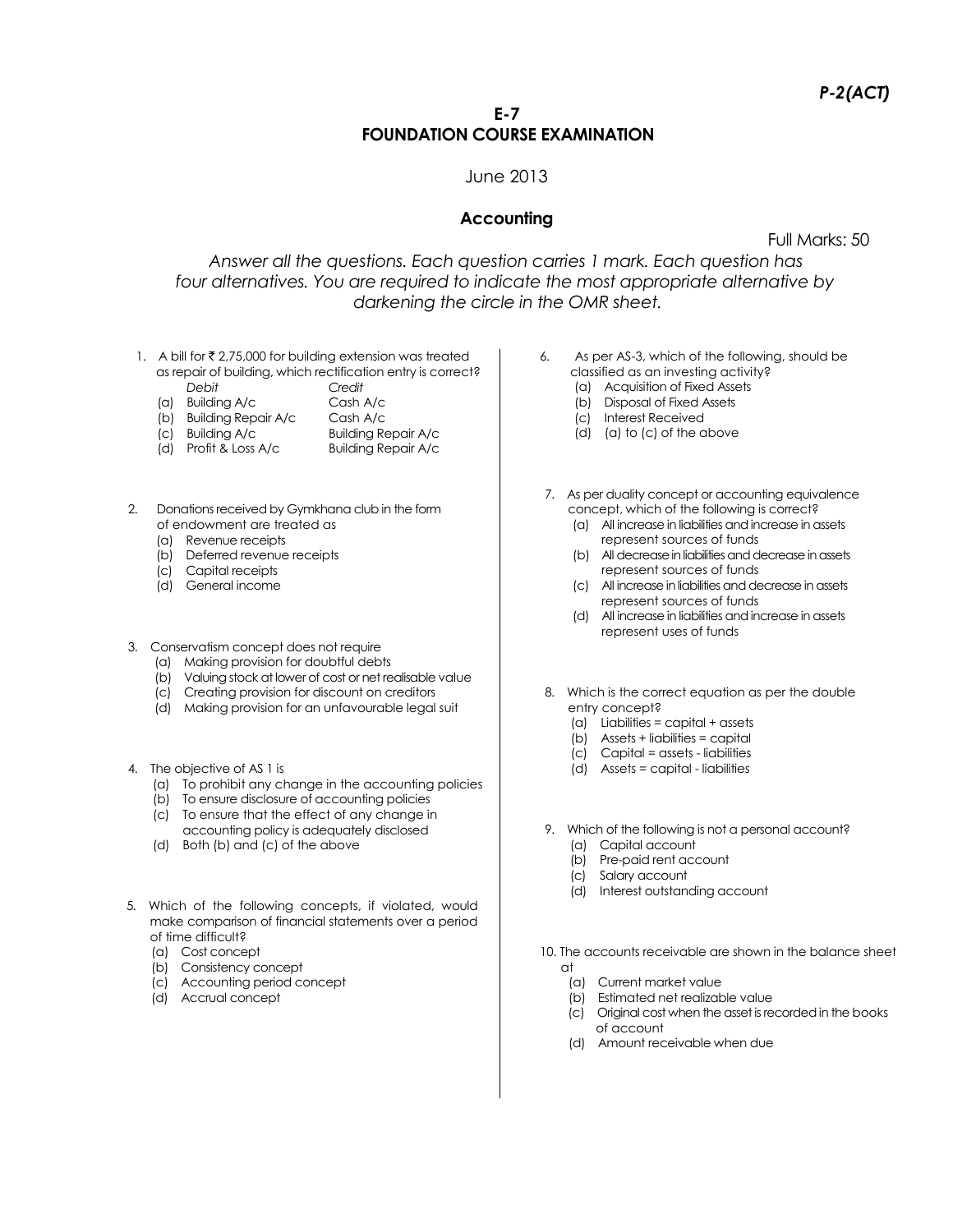- 11. The basic objective of preparing Profit and Loss Account is
	- (a) To know the financial position of the organization on a particular period
	- (b) To know the financial results of the organization for a particular period
	- (c) To know the financial results of the organization on a particular date
	- (d) To calculate the cost of goods sold during a particular period
- 12. From the following, which is not considered as subsidiary book?
	- (a) Bills Receivable Book
	- (b) Bills Payable Book
	- (c) Journal Proper
	- (d) Cash Book
- 13. Which is the correct, if cash sales of  $\bar{\tau}$  2000 is omitted to be recorded in cash sales account?
	- (a) Debit amount in trial balance has been increased by ₹ 2000
	- (b) Debit amount in trial balance has been increased  $by ₹ 4000$
	- (c) Credit amount in trial balance has been increased by  $\bar{\tau}$  2000
	- (d) Credit amount in trial balance has been increased by  $\bar{\bar{\tau}}$  4000
- 14. The cash book shows a debit balance of  $\bar{\mathfrak{c}}$  2370 but bank statement gives a different figure. The differences found are : a cheque for  $\bar{\tau}$  700 paid to creditors is not entered in the bank passbook and bank charges of  $\bar{\tau}$  67 being entered in the cash book as  $\bar{z}$  76. The balance shown in the pass book is
	- (a) ` 3079/-credit
	- (b) `3061/- credit
	- (c) `1679/- credit
	- (d) `1670/- credit
- 15. What will be effect on the net income for the current year, if the opening stock is understated by  $\bar{\tau}$  10,000 and the closing stock is overstated by  $\bar{\tau}$  5,000?
	- (a) ₹ 15,000 overstated
	- (b)  $\bar{\tau}$  15,000 understated
	- (c) ₹5,000 overstated
	- (d)  $\bar{\tau}$  5,000 understated
- 16. Identify the abnormal idle time from the following Preventive maintenance
	- (a) Preventive maintenance
	- (b) Waiting for material
	- (c) Training programmes
	- (d) Lunch break
- 17. A company wants to sell 1,00,000 units at  $\bar{\tau}$  12 each. Fixed costs are  $\bar{\tau}$  3,80,000. In order to earn a profit of `1,20,000, the variable cost per unit should be
	- $(a)$  ₹7.00
	- (b) ₹ 10.80
	- $(c)$  ₹8.20
	- $(d)$  ₹8.00
- 18. Which of the following does not usually appear on a Goods Received Note?
	- (a) Date received
	- (b) Quantity received
	- (c) Price of goods
	- (d) Description of goods
- 19. When the annual requirement of material is 5000 units, ordering cost is  $\bar{\tau}$  60 per order, price per unit  $\bar{\tau}$  100 and inventory carrying cost is 15% of average inventory, what will be the Economic Ordering Quantity?
	- (a) 220 units
	- (b) 210 units
	- (c) 200 units
	- (d) 205 units
- 20. Which one of the following statement is correct?
	- (a) Reorder Level = Maximum Usage x Normal Lead Time
	- (b) Minimum Stock = Reorder Level + (Normal Usage x Normal Lead Time)
	- (c) Reorder Level = Maximum Usage x Maximum Lead Time
	- (d) Maximum Stock = Reorder Level + Reorder Quantity
- 21. A factory operates 310 days. It runs on 3 shifts of 7 hours each. Normally one hour is spent every day for normal repair work, the number of hours for computation of machine hour rate will be
	- (a) 6510
	- (b) 6200
	- (c) 7300
	- (d) 6800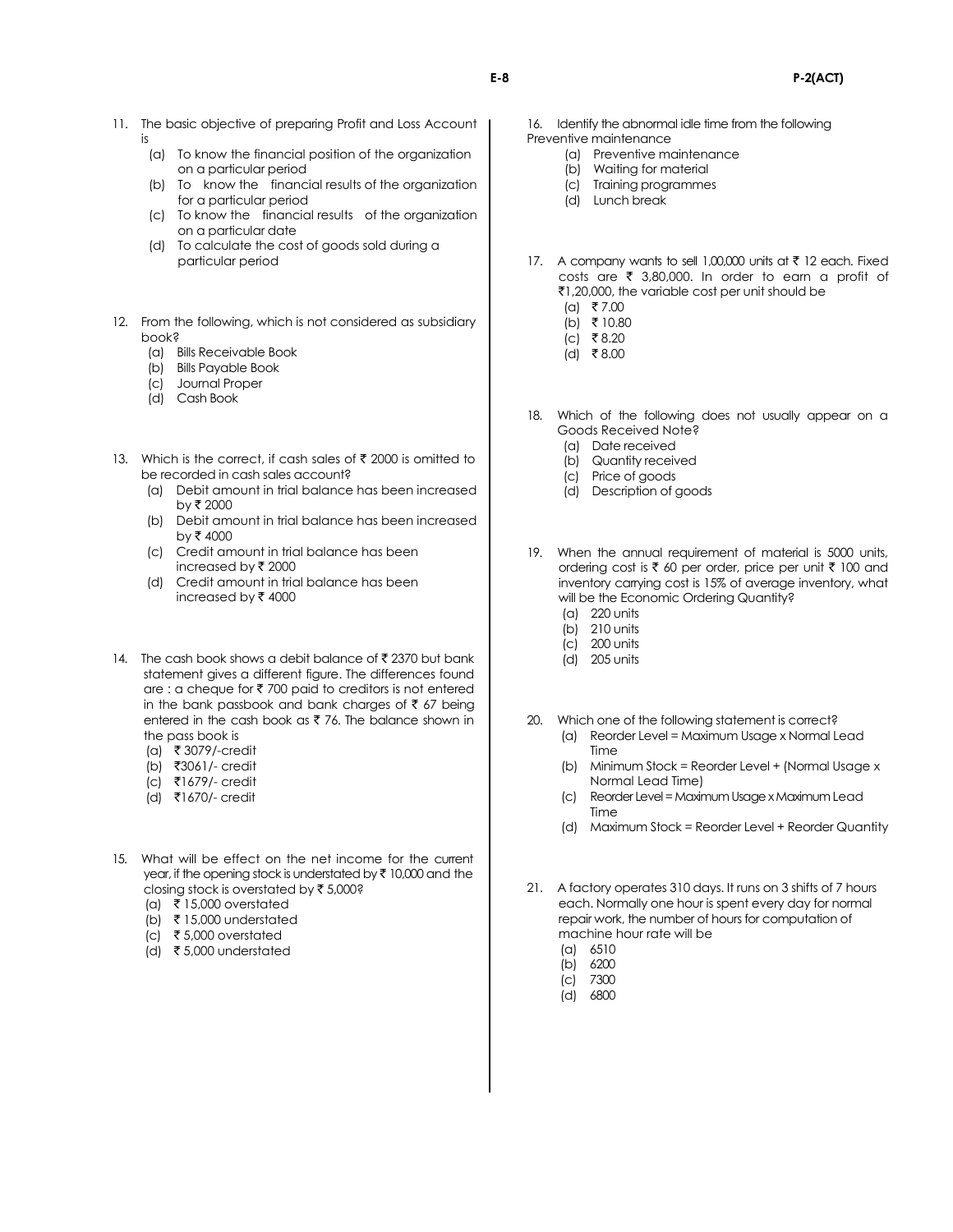- 22. While calculating E.O.Q, carrying cost would be
	- (a) Cost of carrying goods to warehouse
	- (b) Cost of carrying goods in inventory
	- (c) Cost of carrying goods to customers
	- (d) Cost of carrying goods back to suppliers
- 23. In inventory control, "Lead Time" denotes
	- (a) Time between ordering and replenishment.
	- (b) Time required for planning the replenishment of material for starting production
	- (c) The time taken for placing the order
	- (d) Maximum time to receive the goods from supplier
- 24. The benefit foregone as a result of taking a particular action is
	- (a) Sunk cost
	- (b) Conversion cost
	- (c) Opportunity cost
	- (d) Programmed cost
- 25. Telra Company had ₹ 20,000 beginning inventory and ₹ 24,000 ending inventory. Net sales were  $\bar{\tau}$  160,000; purchases, ₹80,000; purchases returns and allowances, ₹ 5,000 and freight-in, ₹ 6,000. Cost of goods sold for the period is
	- $(a) \t5 69,000$
	- (b) ₹ 49,000
	- $(c)$  ₹ 77,000
	- $(d)$  ₹85,000
- 26. An increase in fixed costs will result in which of the following?
	- (a) A decrease in the contribution : sales ratio
	- (b) A decrease in the contribution per unit
	- (c) An increase in the breakeven point sales level
	- (d) An increase in the margin of safety
- 27. For a certain product, selling price per unit is  $\bar{\tau}$  10, variable cost per unit  $\bar{\tau}$  6 and fixed cost is  $\bar{\tau}$  1,00,000. Due to inflation, variable costs increase by 10% while fixed costs increased by 5%. If breakeven point is to remain unchanged, by what percentage should sales price be raised?
	- (a) 10%
	- (b) 9%
	- (c) 8%
	- (d) 7%
- 28. If P/V ratio is 40% and Margin of safety is  $\bar{\tau}$  30,000 the profit is
	- $(a)$  ₹ 10,000
	- $(b)$  ₹ 11,000
	- $(c)$  ₹ 12,000
	- $(d)$  ₹ 13,000
- 29. The total cost for manufacturing 54,000 units is ₹ 16,20,000 which goes up to  $\bar{\tau}$  20,00,000, if 73,000 units are produced. The Fixed Cost is  $(a)$  ₹ 16,20,000
	- (b) ₹ 3,80,000
	- $(c)$  ₹ 5,40,000
	- $(d)$  ₹7,20,000
	-
	- 30. The total cost of production of 1,650 units is  $\overline{\tau}$  59,700, which includes variable cost of  $\bar{\tau}$  29,700. If the company desires to manufacture 1,900 units, the total cost would be  $(a)$  ₹ 65,200
		- (b) ₹65,600
		- $(c)$   $\overline{6}$  64,200
		- $(d)$  ₹ 68,745
	- 31. The contribution to sales ratio of a company is 20% and profit is  $\bar{\tau}$  64,500. If the total sales of the company are  $\bar{\tau}$ 7,80,000, the fixed cost is
		- $(a) \quad \overline{5} \quad 1,56,000$
		- (b) ₹ 1,21,500
		- $|c|$  ₹1,05,600
		- $(d)$  ₹91,500
	- 32. Pick out the correct statement
		- (a) Increase in margin of safety means increase in BEP
		- (b) Increase in actual sales increases margin of safety
		- (c) Increase in variable cost increases margin of safety
		- (d) Decrease in variable cost decreases margin of safety

33. The following data pertains to product X of Asian Ltd.:

| Particulars        | ₹   |
|--------------------|-----|
| Direct Materials   | ണ   |
| Direct labour      | ሐበ  |
| Variable overheads | 45  |
| Fixed overheads    | 25  |
| Total cost         | 210 |

If selling price equals variable costs plus 25% markup, selling price of the product X is

- $(a)$  ₹ 162.25
- $(b)$  ₹ 206.25
- $(c)$  ₹ 175.00
- (d) ₹ 231.25

**E-9** *P-2(ACT)*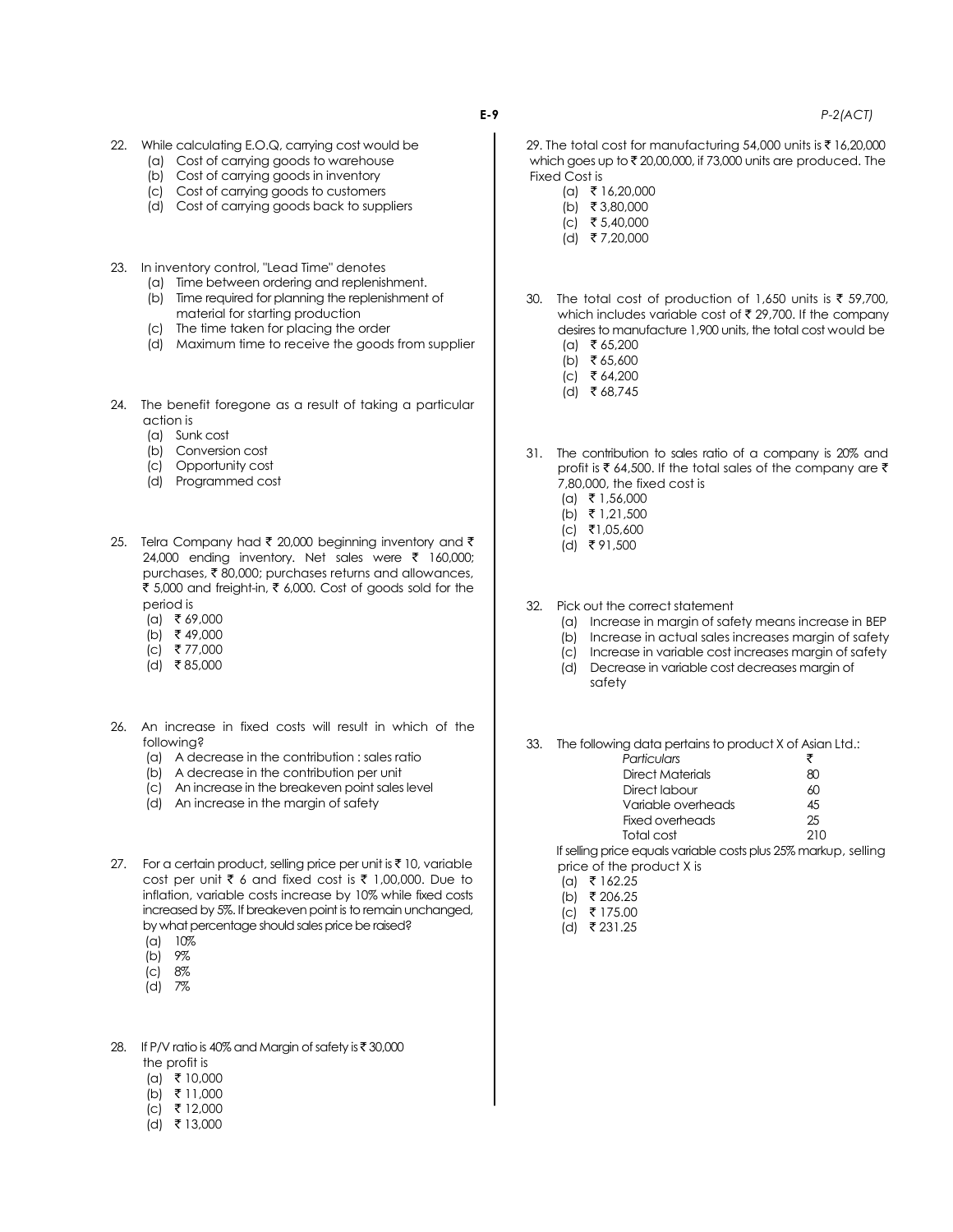- 34. For a given period, profit under absorption costing is less than the profit under marginal costing, if
	- (a) Production is more than sales
	- (b) Production is equal to sales
	- (c) Opening stock is equal to sales
	- (d) Sales are more than production
- 35. Which of the following statements is not true?
	- (a) Fixed costs are fixed over a range of activity
	- (b) Variable costs are fixed per unit of production
	- (c) Fixed cost per unit is variable with a change in the production level
	- (d) Direct costs are always relevant for decision making
- 36. In a situation involving alternate choices, the best alternative is the one that results in
	- (a) Minimum Total Cost
	- (b) Maximum Incremental Revenue
	- (c) Minimum Incremental Cost
	- (d) Maximum Incremental Income

37. Peso Ltd. has furnished the following data relating to a product for the year 2012-2013: Units produced 2,000 Direct materials  $\qquad$  ₹ 80,000 Direct labour ₹90,000<br>Manufacturing ₹60,000 ₹60,000 (25% fixed) overheads Selling and administrative ₹ 50,000 (40% fixed) overheads

If the company manufactures 2,400 units in the next year, the cost per unit would be

- $(a)$  ₹ 122.50
- $(b)$  ₹122.00  $(c)$  ₹ 137.08
- $(d)$  ₹ 142.50
- 38. Which of the following is a cost behavior oriented approach to production costing?
	- (a) Absorption costing
	- (b) Marginal costing
	- (c) Process costing
	- (d) Job order costing

39. Which of the following is usually prepared daily by employees for each job worked on?

- (a) Time card
- (b) Labour job ticket
- (c) Punch card
- (d) Cost control card
- 40. Primary packing materials are treated as
	- (a) Indirect materials and included in Factory Overhead.
		- (b) Indirect materials and included in Selling & Distribution Overhead
		- (c) Direct materials and included in Prime Cost
		- (d) Indirect materials and included in Administration Overhead
- 41. Which one of the following is considered as a depreciable asset?
	- (a) Land
	- (b) Live stock
	- (c) Building
	- (d) Forest and Plantation
- 42. Journal is a
	- (a) Memorandum Record
	- (b) Primary Record
	- (c) Secondary Record
	- (d) All of the above

43. How is the "distribution of goods as free sample" recorded in the Journal? *Debit Credit*

- 
- (b) Advertisement Account Profit and Loss
- (c) Purchase Account Advertisement
- (a) Trading Account Sales Account **Account Account** Account
	- (d) Advertisement Account Purchase
- 44. Accounting Standards on ' 'the effect of changes in foreign exchange rate" is
	- (a) AS-9
	- (b) AS-10
	- (c) AS-11
	- (d) AS-12

45. When profit is 25% on cost price, such profit sale price will be

- (a) 25%
- (b) 10%
- 1 %
- (c) 33 2
- (d) 20%

#### **E-10 P***-2(AC1)*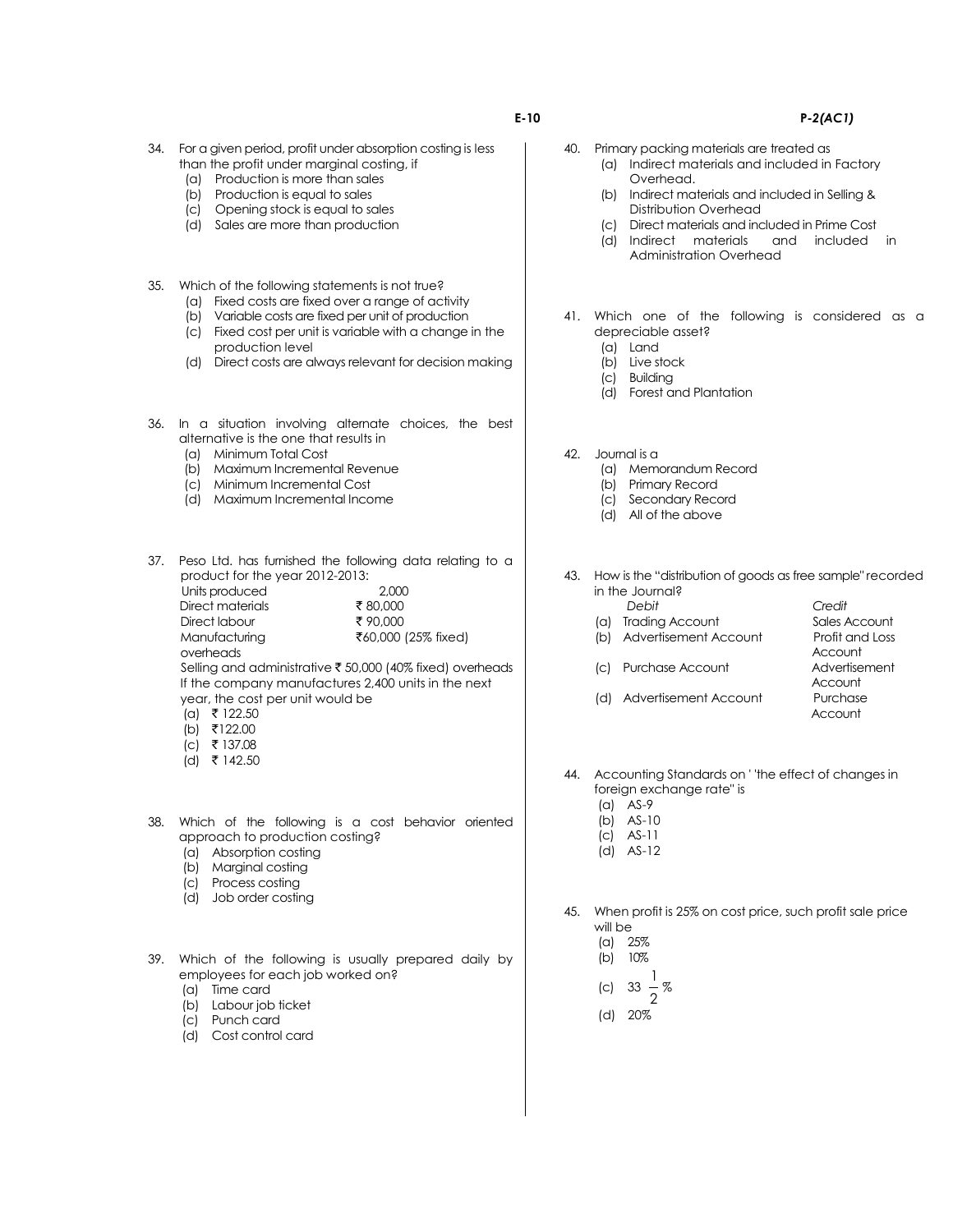- 46. Net worth is excess of
	- (a) Fixed Assets over Current Liabilities
	- (b) Total Assets over Total Liabilities
	- (c) Fixed Assets over Current Assets
	- (d) Long Term Loan over Short Term Loan
- 47. On 31st December 2011, a club had subscription in arrears of  $\bar{\tau}$ 16,000 and in advance  $\bar{\tau}$  4,000 respectively. During the year ended 31.12.2012, the club received subscription of ₹ 2,08,000 which includes ₹10,400 relating to 2013. What amount of subscription will be recognized as income for the year 2012?

*.*

- (a) 2,12,000
- (b) 1,96,000
- (c) 1,81,600
- (d) 1,85,600
- 48. Which one of the following financial statements is not prepared by a Non-profit organization?
	- (a) Balance Sheet
	- (b) Income and Expenditure Account
	- (c) Cash Flow Statement
	- (d) Receipt and Payment Account
- 49. Pre-paid expenses will not be reflected in
	- (a) Profit & Loss Account
	- (b) Cash Book
	- (c) Balance Sheet (d) Cash Flow Statement
- 50. Which one of the following balance will not be carried to the next accounting period?
	- (a) Rent paid in advance
	- (b) Salary outstanding
	- (c) Closing cash balance
	- (d) Consultancy fees paid